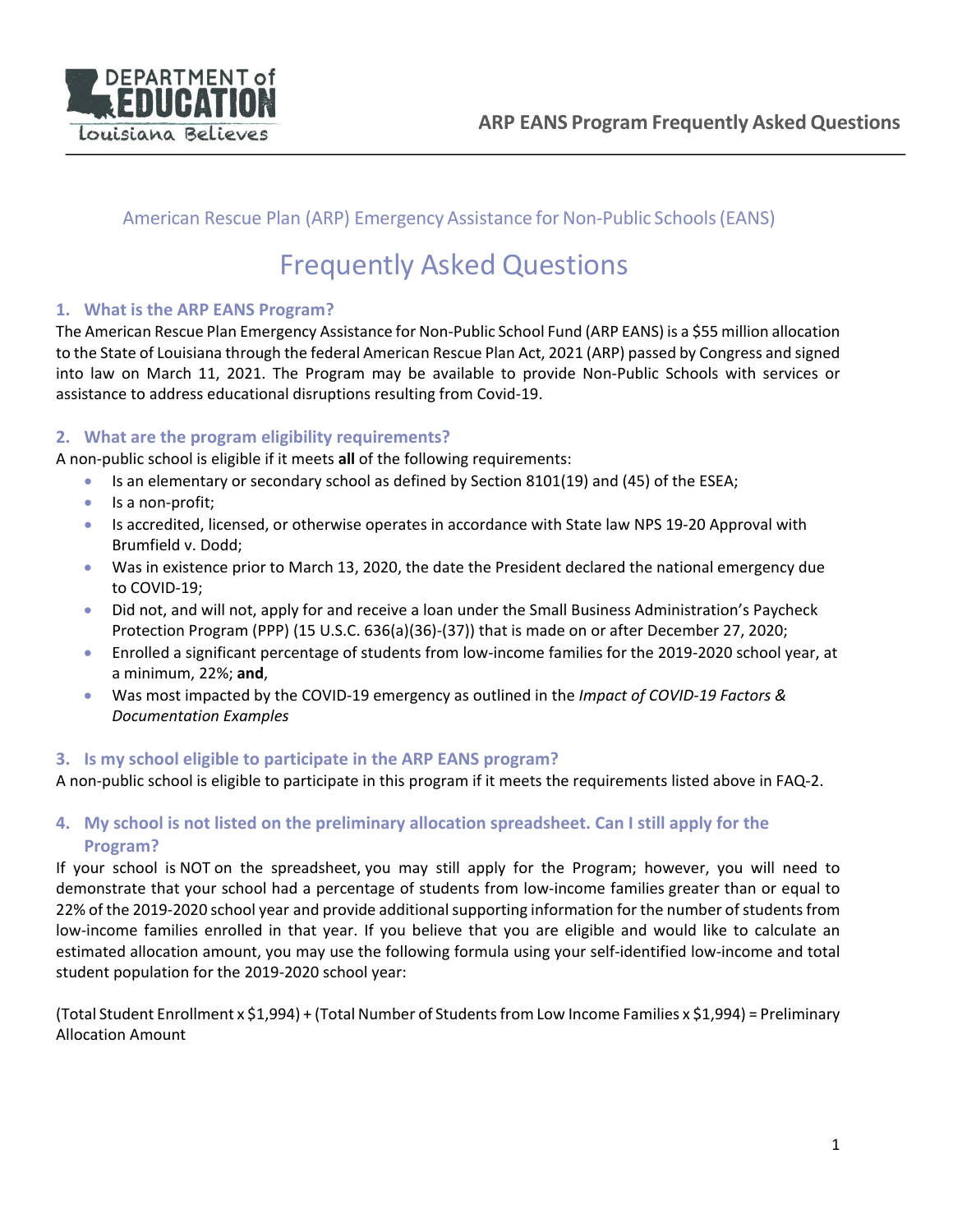**5. Are eligible non-public schools under the CRRSA EANS program (Round 1) the same schools that are eligible for services or assistance under the ARP EANS program (Round 2)?**

Not necessarily. In addition to the eligibility requirements outlined in CRRSA EANS, Section 2002(a) of the ARP Act requires that LDOE only provide services or assistance to an eligible non-public school that enrolls a significant percentage of students from low-income families (at a minimum, 22%) and was most impacted by COVID-19 emergency.

## **6. What is the definition of a low-income family?**

A low-income family is defined as a family whose household income does not exceed 185 percent of the 2020 Federal poverty level consistent with the final requirements.

## **7. How do I know if my school was most impacted by the COVID-19 emergency?**

In accordance wit[h Federal FAQ H-8,](https://oese.ed.gov/files/2021/09/Final-EANS-FAQ-Update-9.17.21.pdf) the LDOE requests that each school applying for ARP EANS identify how they were impacted by COVID-19 emergency within the application (Application Question C1). The following factors will be considered when determining which non-public schools are most impacted by the COVID-19 emergency:

- Loss of instructional time
- Social, emotional, or mental health impacts attributable to the disruption of instruction
- Loss of tuition revenue
- Decrease in enrollment
- Lack of capacity to provide remote learning due to insufficient technological support
- Learning loss attributable to the educational disruptions caused by COVID-19
- Lack of resources to address safety measures
- Other

Please note, the Louisiana Department of Education, or its auditors, may request any reasonable information from a non-public school to describe and/or quantify the impact of COVID-19 on the non-public school. It is the responsibility of the school to maintain documentation demonstrating and supporting the impacts identified above. For examples of such documentation, please see the *Impact of COVID-19 Factors & Documentation Examples* document available online at the Federal Support and Grantee Relations Library.

## **8. What type of services and assistance can eligible schools receive through the ARP EANS Program?**

A non-public school may apply to receive future procurement services and assistance from the SEA or its contractors to address educational disruptions resulting from the COVID-19 emergency for:

- Supplies to sanitize, disinfect, and clean school facilities.
- Personal protective equipment (PPE).
- Improving ventilation systems, including windows or portable air purification systems.
- Training and professional development for staff on sanitization, the use of PPE, and minimizing the spread of infectious diseases.
- Physical barriers to facilitate social distancing.
- Other materials, supplies, or equipment recommended by the CDC for reopening and operation of school facilities to effectively maintain health and safety.
- Expanding capacity to administer coronavirus testing to effectively monitor and suppress the virus.
- Educational technology (including hardware, software, connectivity, assistive technology, and adaptive equipment) to assist students, educators, and other staff with remote or hybrid learning.
- Redeveloping instructional plans, including curriculum development, for remote or hybrid learning, or to address learning loss.
- Leasing sites or spaces to ensure safe social distancing.
- Reasonable transportation costs.
- Initiating and maintaining education and support services or assistance for remote or hybrid learning or to address learning loss.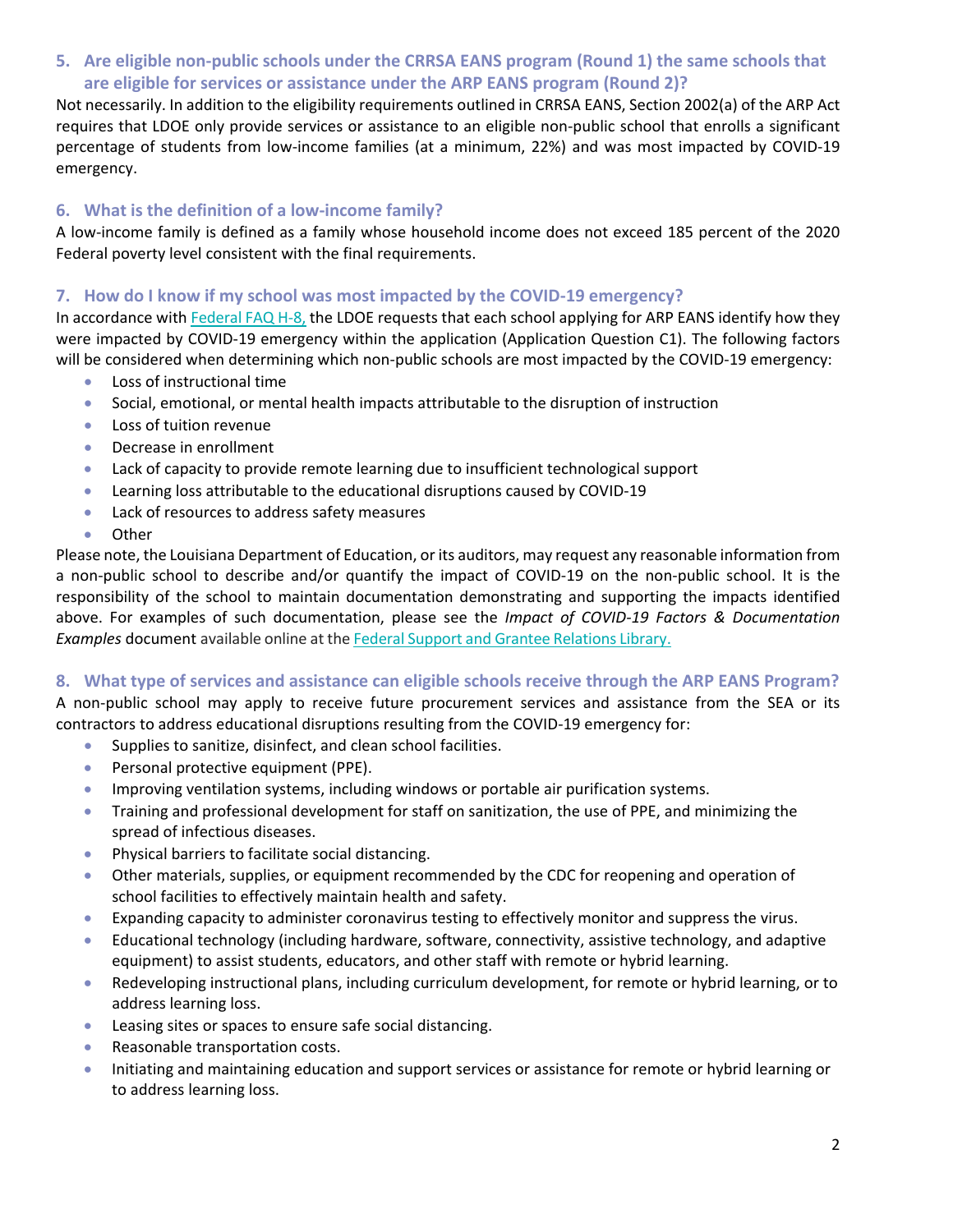#### **9. What does 'Future Expenditures' mean for the ARP EANS Program?**

Future expenditures for ARP EANS means services and assistance (not payment) received through the LDOE procurement process for allowable items to be procured by LDOE. LDOE will hold the title to the materials, equipment and/or property purchased with ARP EANS funds. Your school will be responsible for following LDOE's procurement and inventory processes.

## **10. Can I request reimbursement of services and assistance that were purchased by my school to address educational disruptions resulting from the COVID-19 emergency?**

No, under ARP EANS, an SEA may not use ARP EANS funds to provide reimbursements to any non-public school. Eligible schools may only receive future procurement services and assistance from LDOE or its contractors to address educational disruptions resulting from the COVID-19 emergency.

## **11. Does receiving services or assistance under the ARP EANS program make my school a "recipient of Federal financial assistance"?**

No, under the ARP EANS Program, the Governor is the recipient of Federal financial assistance and is responsible for ensuring that the LDOE administers the EANS Program in accordance with applicable laws, including civil rights laws. A non-public school whose students and teachers receive services or assistance under the ARP EANS program is not a "recipient of Federal financial assistance." As a result, certain Federal requirements that apply to a recipient of Federal financial assistance are not directly applicable to a non-public school whose students or teachers receive services or assistance under the program.

#### **12. How much financial assistance is my school eligible to receive through ARP EANS?**

A preliminary allocation amount for ARP EANS services and assistance has been calculated for schools where preliminary data indicates they had a percentage of students from low-income families greater than or equal to 22% for the 2019-2020 school year. This spreadsheet can be found on the at the Federal Support and Grantee Relations Library.

If your school is NOT on the spreadsheet, you may still apply for the Program; however, you will need to demonstrate that your school had a percentage of students from low-income families greater than or equal to 22% of the 2019-2020 school year and provide additional supporting information related to your number of students from low-income families enrolled in that year.

The ARP EANS final allocation amounts will be determined after all applications have been submitted and reviewed for eligibility. Preliminary allocation amounts will be adjusted, upward or downward, as appropriate based on the total number of schools that apply and are deemed eligible, and the final low-income student data.

When filling out the ARP EANS application, schools are encouraged to request any and all services or assistance deemed necessary, even if they believe they would go over their preliminary allocation amount. If you have a question concerning your school's eligibility, please emai[l ARPinfo@LDOE-EANS.com.](mailto:ARPinfo@LDOE-EANS.com)

#### **13. What is the Program application process?**

The ARP EANS program application process requires **one application to be submitted** where the Program will evaluate both a school's 1) Eligibility and 2) Future Procurement Requests.

#### **14. Where can I access the application?**

This application is available online at the Federal Support and Grantee [Relations](https://www.louisianabelieves.com/resources/library/federal-support-and-grantee-relations-library) Library. Resource materials to assist with the application process are available there as well.

**The ARP EANS Application deadline is Monday, March 28, at 11:59 pm.**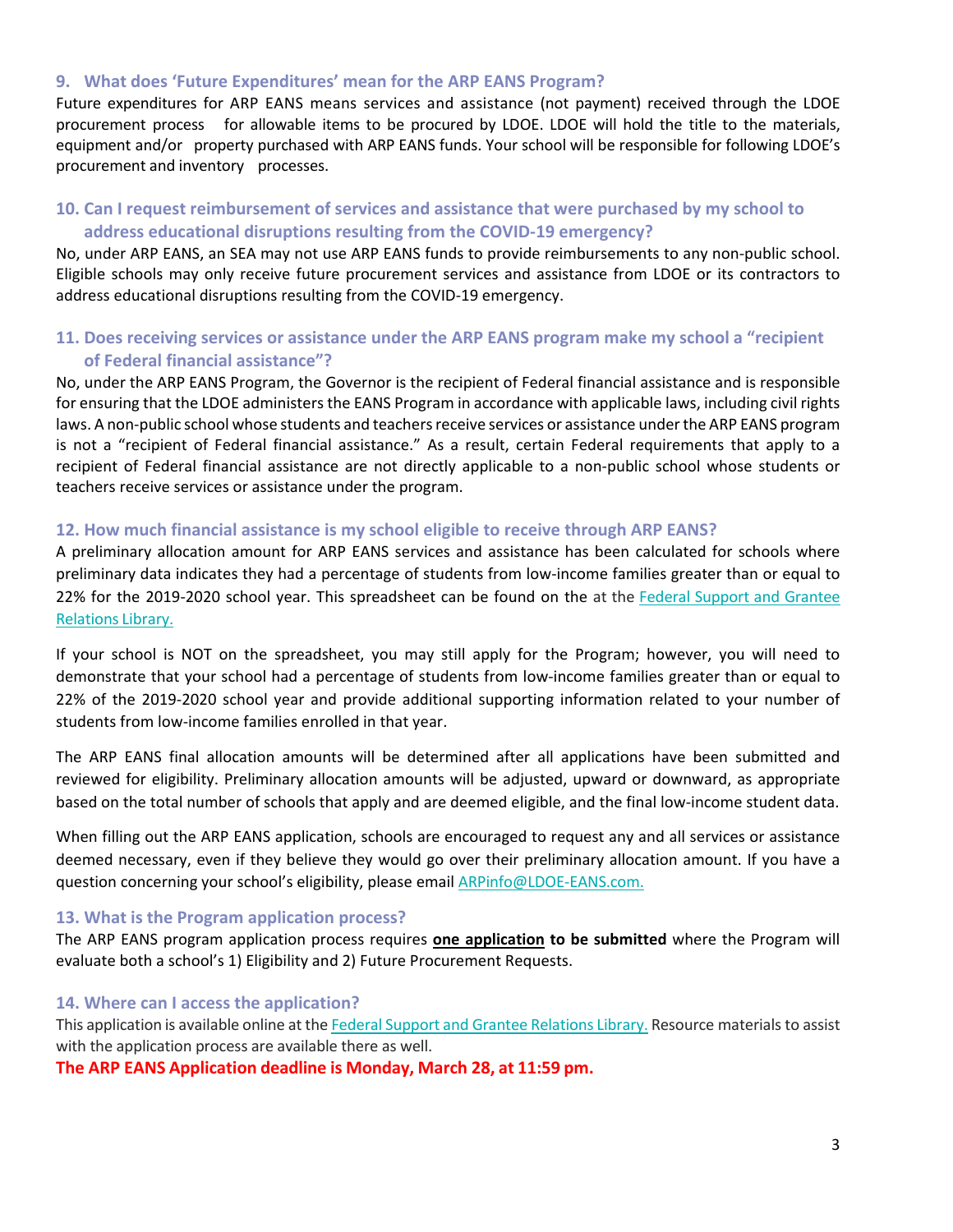**15. Can I request the application by mail or email? Is there a paper application available?** Applications can only be submitted online. No paper applications are available.

## **16. What documentation is required to be uploaded by my school during the application?**

Below is a list of documentation and/or information that may be needed when filling out your ARP EANS Application.

- School **Site Code**
- CRRSA EANS **Eligibility Application Number**, which can be found on your Notice of Eligibility if you participated in the CRRSA EANS Program
- Documentation illustrating **Non-Profit** status, such as your IRS tax-exempt status determination letter or a completed W-9 form. If your school is part of a group exemption, please provide all associated supporting documentation. *(This item is not required if you participated in CRRSA EANS and received a Notice of Eligibility)*.
- Information on the **total number of students from low-income families** (e.g., whose family income does not exceed 185 percent of the 2020 Federal poverty guidelines) for the 2019-2020 school year. The following sources of data can be used to obtain this count: free or reduced-price lunch data, low-income survey data, E-Rate data, or scholarship or financial assistance data. *(This item is not required if you participated in CRRSA EANS and received a Notice of Eligibility)*.
- Information on the impact of COVID-19 on the school. Please see the *ARP EANS Impact of COVID -19 Documentation Examples* for further information.
- **PPP loan amount information** for loans guaranteed under the PPP before December 27, 2020, if applicable.
- List of **items and/or services** being requested from the ARP EANS Program
	- o Description of item being requested
	- o Brand, model, or type, if applicable
	- o Size, if applicable
	- o Quantity/number of items being requested
	- o URL link to the item being requested
	- $\circ$  Vendor Item #, if available
	- o Quote, if applicable and available
	- $\circ$  Information describing how your request will be used to address educational disruptions resulting from the COVID-19 emergency
	- o For software requests
		- Manufacturer
		- D License Type
		- □ Number of licenses required
		- Version
		- $\Box$  ISBN #
	- o For renewals of existing software
		- □ School's Account # or License #
		- □ Renewal Date
		- $\Box$  Copy of the existing software contract, a previous invoice, or a new quote

Please note, schools that participated in the CRRSA EANS Program may not be required to provide all the documentation and/or information listed above.

# **17. I am unsure of the date my school applied for and/or received a Paycheck Protection Plan (PPP) loan. What do I do?**

Please email [ARPinfo@LDOE-EANS.com](mailto:ARPinfo@LDOE-EANS.com) for assistance.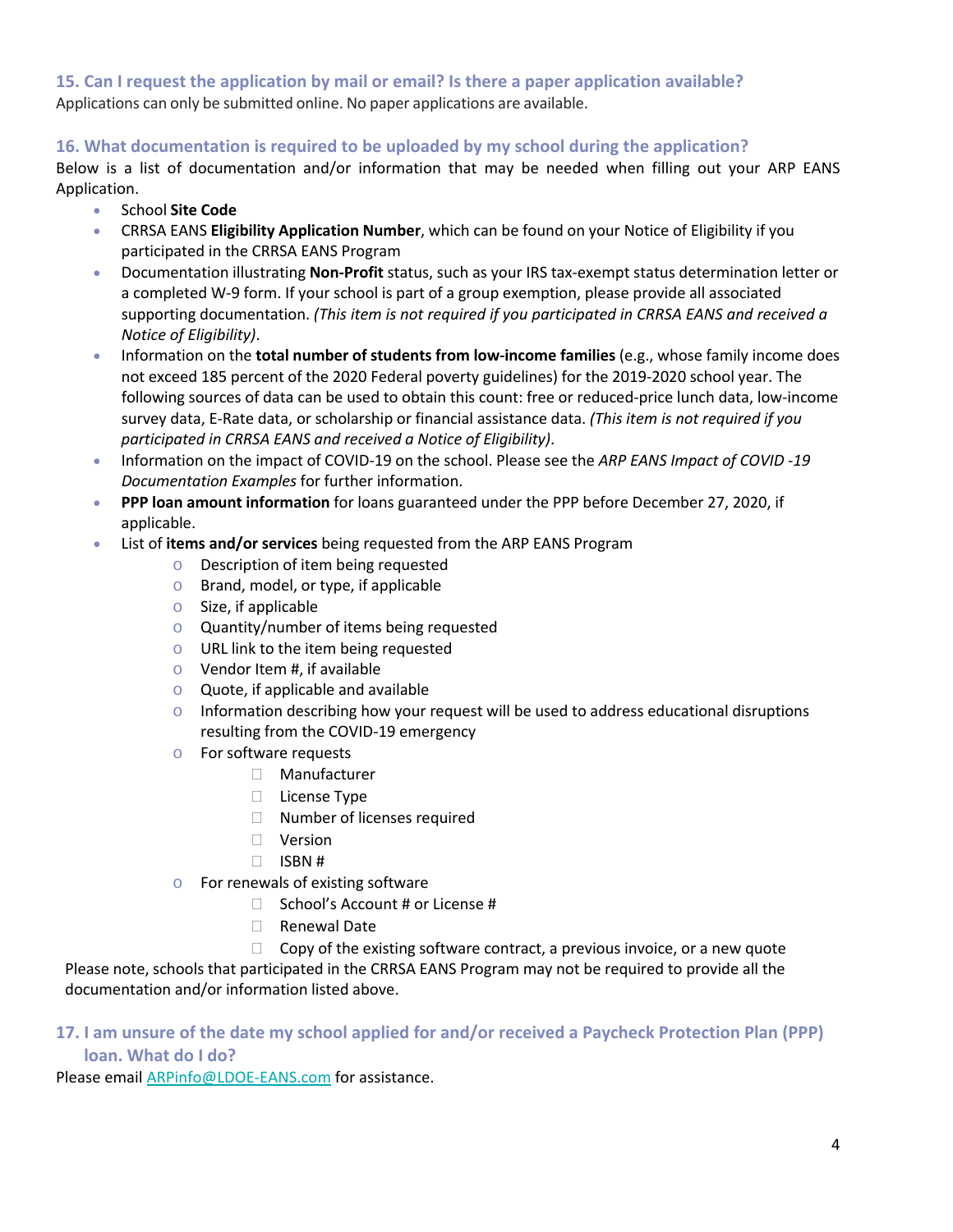#### **18. What are the steps to the ARP EANS application process?**

Eligible schools will fill out **one application** that will consist of eligibility information as well as requests for allowable services or assistance. Your completed application will be reviewed for eligibility and all schools will receive a Notice of Eligibility or Ineligibility. If a school is determined to be eligible, the Program will then review the school's future expenditure requests and issue a Notice of Allowable Costs detailing the final list of allowable future expenditures for each eligible school. The LDOE and OTS will then begin the process of procuring those services or assistance that were determined to be allowable. See the application resources available at the Federal Support and [Grantee](https://www.louisianabelieves.com/resources/library/federal-support-and-grantee-relations-library) [Relations](https://www.louisianabelieves.com/resources/library/federal-support-and-grantee-relations-library) Library for further information regarding the application process.

#### **19. My school has more than one site code. How do I fill out the application?**

One application may be submitted per site code. For example, if your school's junior high and senior high have separate side codes, you may submit one application for the junior high and one application for the senior high.

#### **20. Can my school opt out of the ARP EANS Program? If so, what happens next?**

Schools will have the opportunity to opt out of the Program when filling out the application. If yourschool chooses to opt out, your application will not be reviewed, and yourschool will not be allowed back into the Program.

#### **21. How do I start a new message with my reviewer?**

Please visit the Application User Manual at the Federal Support and Grantee [Relations](https://www.louisianabelieves.com/resources/library/federal-support-and-grantee-relations-library) Library for a walkthrough of these steps. Feel free to email **[ARPinfo@LDOE-EANS.com](mailto:ARPinfo@LDOE-EANS.com)** with questions.

## **22. How do I log back into my application to either respond to my reviewer or upload documentation?**

Please visit the [Application](https://www.louisianabelieves.com/docs/default-source/operations/eans-application-user-manual.pdf?sfvrsn=1bf6718_6) User Manual at the Federal Support and Grantee [Relations](https://www.louisianabelieves.com/resources/library/federal-support-and-grantee-relations-library) Library for a walkthrough of these steps. Feel free to email **[ARPinfo@LDOE-EANS.com](mailto:ARPinfo@LDOE-EANS.com)** with questions.

#### **23. Can I add someone else from my school to the application?**

Please visit the [Application](https://www.louisianabelieves.com/docs/default-source/operations/eans-application-user-manual.pdf?sfvrsn=1bf6718_6) User Manual at the Federal Support and Grantee [Relations](https://www.louisianabelieves.com/resources/library/federal-support-and-grantee-relations-library) Library for a walkthrough of how to add a Guest User to the application. Feel free to email [ARPinfo@LDOE-EANS.com](mailto:ARPinfo@LDOE-EANS.com) with questions. Please note, the Program may reach out to the Guest User in the instance the main point of contact cannot be reached or is not responsive.

#### **24. Can I still make edits and/or additions to my school's application after it has been submitted?**

Applications cannot be edited after they have been submitted. Please ensure you are including ALL items you wish to submit for future expenditures prior to submitting your application, even if you think the total amount is above your school's preliminary allocation amount. You may also log into the Applicant Portal to ask questions or respond to messages from your reviewer.

#### **25. My school has submitted an ARP EANS Application. What are my next steps?**

The Program will review all applications that are submitted for eligibility and issue a Notice of Eligibility or Notice of Ineligibility, as applicable.

#### **26. My school received a Notice of Eligibility. What are my next steps?**

If your school is determined to be Eligible, the Program will review your Future Procurement Requests included within the application submission for allowability. Eligible schools will then receive a Notice of Allowable Costs outlining all approved future procurement requests. The LDOE will use the school's final allocation amount to fund the allowable future expenditures. The Program will reach out to you if any additional documentation and/or information is needed related to your future procurement requests.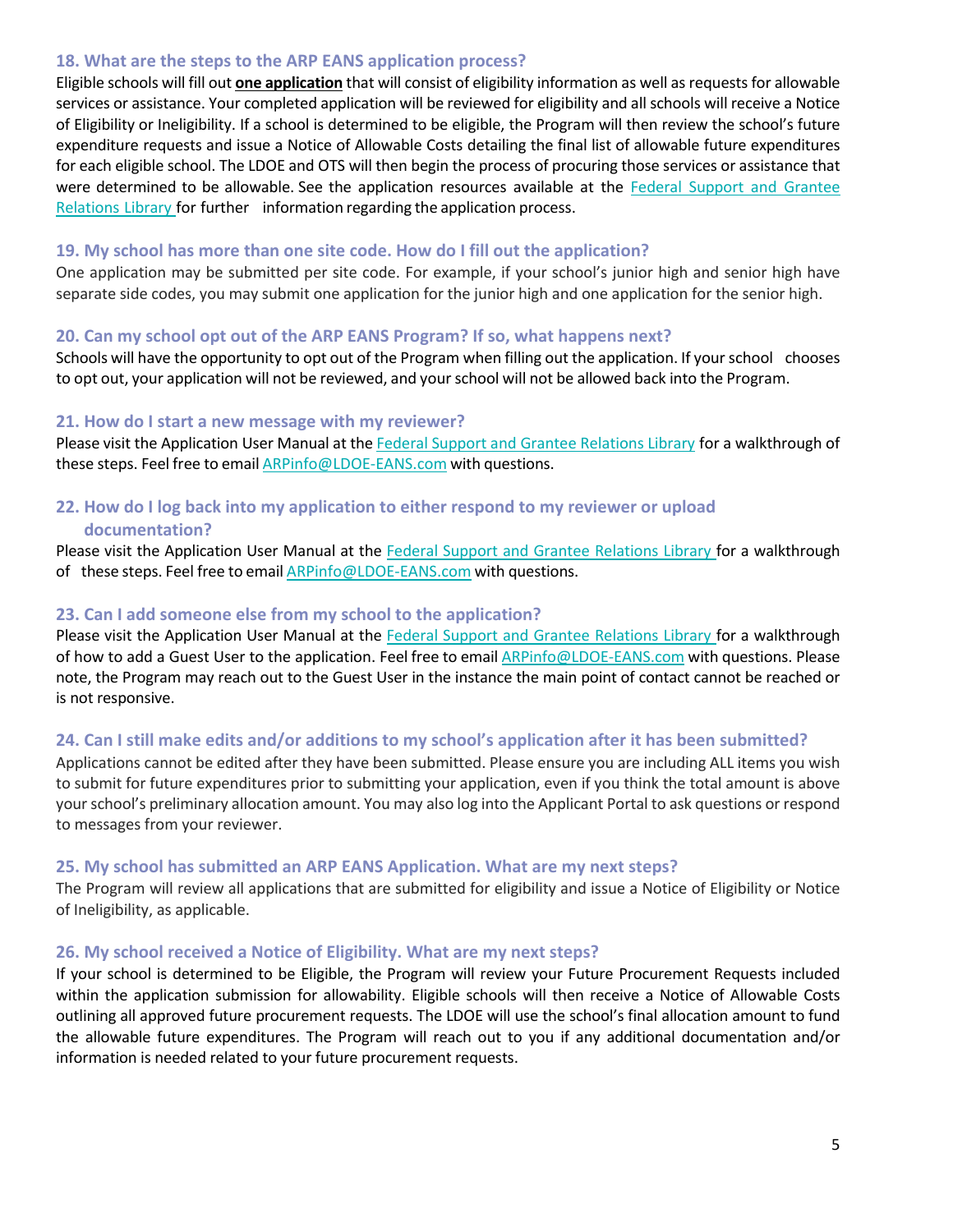#### **27. My school received Notice of Ineligibility. What are my next steps?**

Should you disagree with the Program's ineligibility determination, appeals information is included within the Notice of Ineligibility. An appeal must be submitted to the Program within three (3) business days of the Program determination using the Request for Appeal Form, available at the Federal Support and Grantee [Relations](https://www.louisianabelieves.com/resources/library/federal-support-and-grantee-relations-library) Library. Applicants must submit all relevant documentation and a completed, signed Request for Appeal Form through the Applicant Portal. Upon submission of the signed Request for Appeal Form, the request for appeal is considered complete. Failure to submit a Request for Appeal Form within the designated time frame waives any future Applicant appeal rights. All supporting information and documentation should be provided with the Request for Appeal Form.

#### **28. Can my school appeal a program determination?**

Yes, appeals information will be included within a Program Notice to the school, as applicable.

#### **29. How do I file an appeal?**

An appeal must be submitted to the Program within three (3) business days of the Program determination using the Request for Appeal Form, at the Federal Support and Grantee [Relations](https://www.louisianabelieves.com/resources/library/federal-support-and-grantee-relations-library) Library. Applicants must submit all relevant documentation and a completed, signed Request for Appeal Form through the Applicant Portal. Upon submission of the signed Request for Appeal Form, the request for appeal is considered complete. Failure to submit a Request for Appeal Form within the designated time frame waives any future Applicant appeal rights. All supporting information and documentation should be provided with the Request for Appeal Form.

#### **30. What are allowable items for future expenditures?**

See a non-authoritative list of commonly requested future procurement items in the ARP EANS – Future Procurement Catalog at the Federal Support and Grantee [Relations](https://www.louisianabelieves.com/resources/library/federal-support-and-grantee-relations-library) Library for more information on examples of items allowed as future expenses. The items requested under future expenditure must 1) be requested for secular, neutral, and non-ideological costs, 2) be used to address educational disruptions resulting from the COVID-19 emergency, and 3) be reasonable, necessary, allocable, and allowable. The following categories of costs are allowable according to the ARP EANS program guidance published by the US Department of Education.

- Supplies to sanitize, disinfect, and clean school facilities
- Personal protective equipment (PPE)
- Improving ventilation systems (including windows) or portable air purification systems
- Training and professional development for staff on sanitization, the use of PPE, and minimizing the spread of infectious diseases
- Physical barriers to facilitate social distancing
- Other materials, supplies, or equipment recommended by the CDC for reopening and operation of school facilities to effectively maintain health and safety
- Expanding capacity to administer coronavirus testing to effectively monitor and suppress the virus
- Educational technology (including hardware, software, connectivity, assistive technology, and adaptive equipment) to assist students, educators, and other staff with remote or hybrid learning
- Redeveloping instructional plans, including curriculum development, for remote or hybrid learning, or to address learning loss
- Leasing sites or spaces to ensure safe social distancing
- Reasonable transportation costs
- Initiating and maintaining education and support services or assistance for remote or hybrid learning or to address learning loss

#### **31. Are installation costs associated with requested future procurements allowable?**

Yes, the Program funds generally may only be used for the costs of installation of supplies or equipment that is otherwise allowable and not for installation of supplies or equipment that is not otherwise allowable.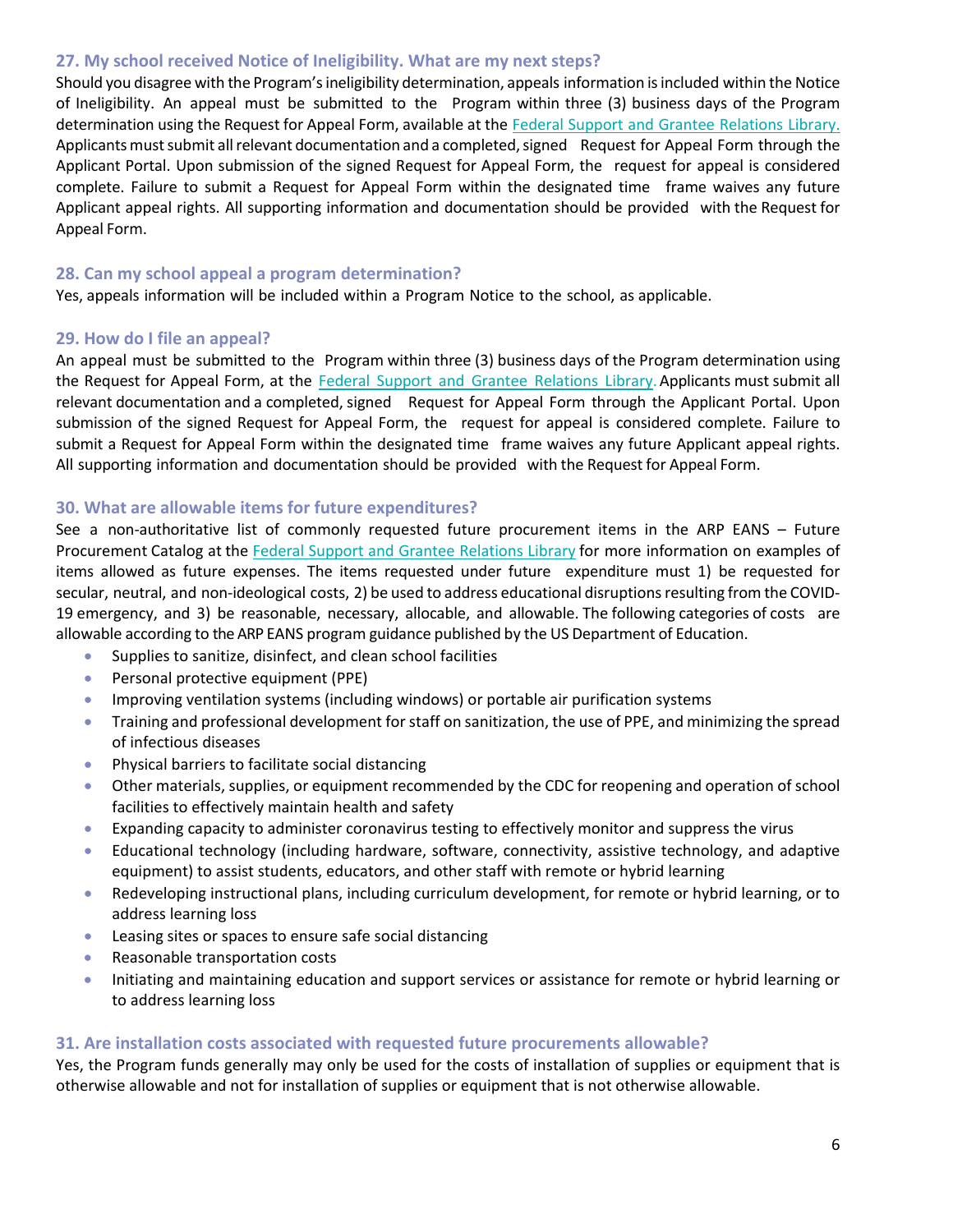## **32. Are installation costs of windows allowed if my school buys the windows?**

To the extent a non-public school uses its own funds to purchase new windows for the purpose of improving ventilation (e.g., replacing windows that do not open with ones that do), the LDOE may use ARP EANS funds for the installation of such windows.

# **33. When requesting non-software future procurement requests, how do I enter in the quantity and units?**

Please specify the total number of items that are being requested. See below for some examples of different ways to enter in the quantity and units of a requested item.

| Item                  | Ways of entering 'Quantity' |
|-----------------------|-----------------------------|
| Latex Gloves          | 3 boxes of 50 gloves        |
| Latex Gloves          | 150 gloves                  |
| <b>Hand Sanitizer</b> | 2 packs of 3 bottles        |
| <b>Hand Sanitizer</b> | 6 16 oz bottles             |

## **34. Does my school need to submit formal quotes, current contracts, or solicit potential vendors when filling out the application?**

Vendor quotes for requested services and assistance are not a requirement of your completed application. However, providing vendor quotes may help LDOE in facilitating the procurement process for approved services or assistance. Services or assistance requested from approved State Contract Vendor's do not have purchasing limits and therefore do not require multiple quotes.

For services and assistance requested from Non-Contract Vendors (vendors not contracted with the Office of State Procurement), the Procurement rules may require multiple quotes prior to purchase. Providing these quotes with the submission of your application may help facilitate the procurement process.

Please see below for Non-Contract Vendors procurement thresholds:

- If the purchase is at or below \$10,000, a preliminary quote is not needed.
- If the purchase is between \$10,001 and \$20,000, three quotes are strongly encouraged.
- If the purchase is between \$20,001 and \$30,000, five quotes are strongly encouraged.
- If the purchase is at or above \$30,001, LDOE may initiate a bid process through the Office of State Procurement.

While not a necessity, should you have them, the Program encourages you to upload the quote(s) to your application in all circumstances as it will assist the LDOE with procuring approved future procurement requests as efficiently as possible.

If you are unsure about whether your future procurement request is from an approved state contract vendor, or if you would like to find out more about what services and assistance both approved state contract vendor's and noncontract vendor's can provide you with, please view the *ARP EANS Procurement Catalog* located in the [Federal](https://www.louisianabelieves.com/resources/library/federal-support-and-grantee-relations-library) Support and Grantee [Relations](https://www.louisianabelieves.com/resources/library/federal-support-and-grantee-relations-library) Library on the LDOE website.

If you are requesting the renewal of existing software, please upload the existing contract within your application as this will assist the LDOE with procuring approved future procurement renewal requests as efficiently as possible.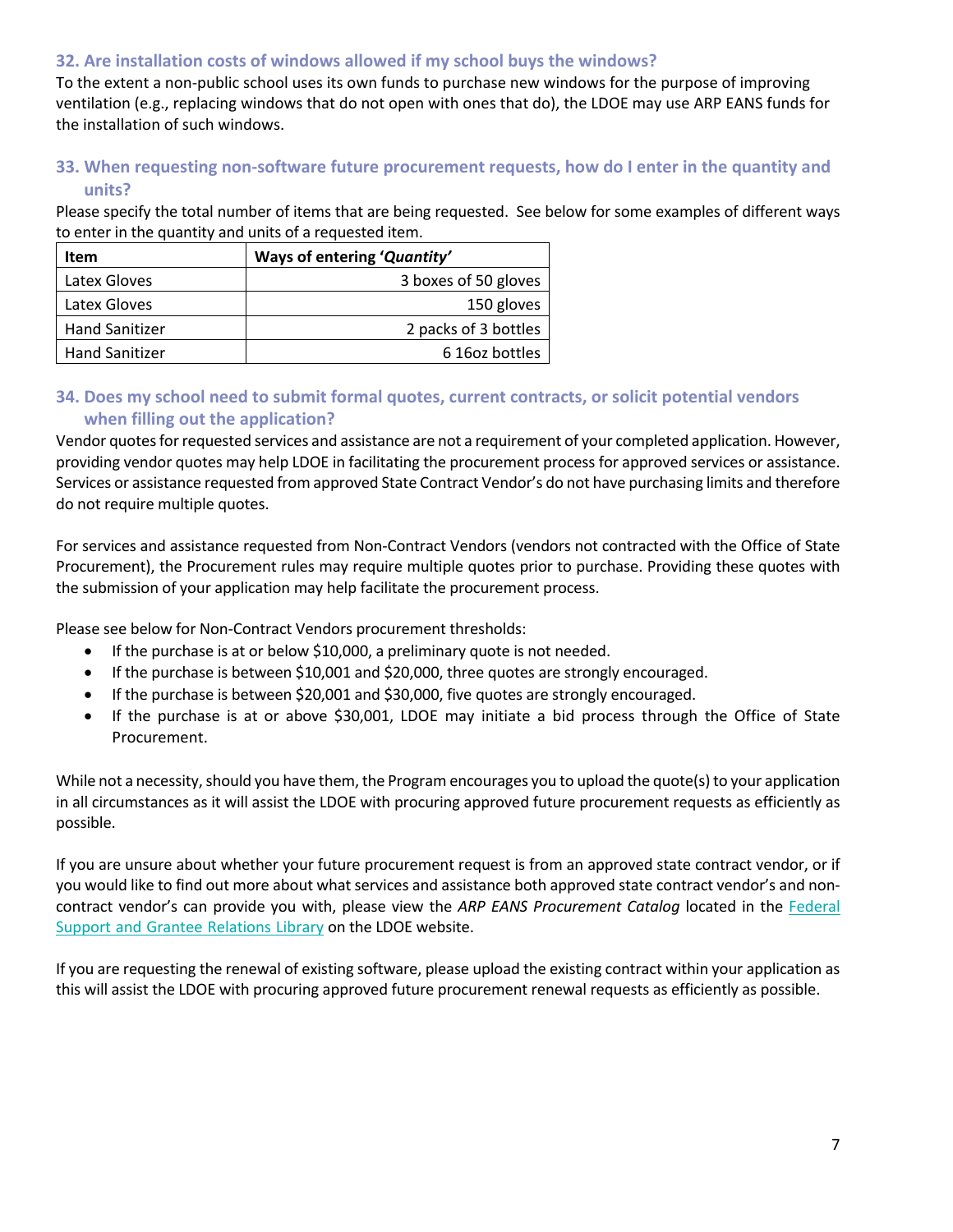**35. Where can I see a list of LDOE vendors and a list of services or assistance that LDOE can provide?**  Please review the *ARP EANS – Future Procurement Catalog* in the Federal Support and Grantee [Relations](https://www.louisianabelieves.com/resources/library/federal-support-and-grantee-relations-library) Library for a list of commonly requested good, services, and assistance as well as a listing of both state contract and nonstate contract vendors to consider. The Louisiana Department of Education will fulfill all eligible future procurement requests to the best of their ability based on available, approved, and contracted Louisiana Department of Education vendors

The ARP EANS Program **does not require** a school to request the services and assistance listed within this catalog nor does the Program preclude a school from requesting any services or assistance they deem necessary. However, the items in the Catalog utilize the use of state contracts already in place, and therefore may result in quicker procurement, based on availability.

#### **36. Will my school receive all the items requested as future expenditures?**

The Program cannot guarantee that all items requested for future expenditure will be provided. Future expenditures requests will be reviewed based on the following:

- If the item is allowable
- If the final allocation amount is sufficient to cover the cost of your future expenditure requests
- Based on available, approved, and contracted LDOE vendors

#### **37. How does a company and/or organization become a state registered vendor?**

Entities can visit the Office of Statewide Reporting and [Accounting](https://www.doa.la.gov/Pages/osrap/IndexOLD2.aspx) Policy for instructions on the State of Louisiana vendor set up. Detailed instructions are available under the Office of State [Procurement](https://www.doa.la.gov/media/gewlb4nk/lagov-vendorregistration.pdf) – LaGov New Vendor [Registration](https://www.doa.la.gov/media/gewlb4nk/lagov-vendorregistration.pdf) section.

#### **38. How will my school receive the approved items requested as future expenditures?**

Within the application, each school will designate a point of contact for the inventory handling and delivery of any potential future expenditure items. Once the school receives their future procurement items, the inventory point of contact will be responsible for notifying the Program of receipt of the items.

# **39. How soon after completing the application can my school expect to receive the future expenditure requested items?**

The LDOE will work to review all applications as they are received. The Program is unable to provide a timeframe around when a school will receive future procurement items. However, the LDOE ARP EANS Program will obligate all services and assistance by July 28, 2022. Please note obligation of ARP EANS services and assistance does not guarantee delivery of future procurement items by July 28, 2022, as items may be delivered after this date due to availability.

#### **40. Does my school get to keep the items purchased through ARP EANS services and assistance?**

No. Equipment and supplies purchased through ARP EANS services and assistancemay be used by the schoolthrough the end of the ARP EANS Program(September 30, 2024) or until no longer needed forthe purposes ofthe Program. Once the equipment or non- consumed supplies are no longer needed or by September 30, 2024, the LDOE must remove these items from the schools.

# **41. For any items LDOE gains title to via future expenditure purchase, when will the**

#### **inventory/tagging take place? Can it be done at the school's discretion?**

Each school will designate a point of contact for inventory handling. Additionally, schools will be required to fill out an annual certification every year. The LDOE property liaison will be in contact with the school's designated point of contact when the time comes for this annual certification.